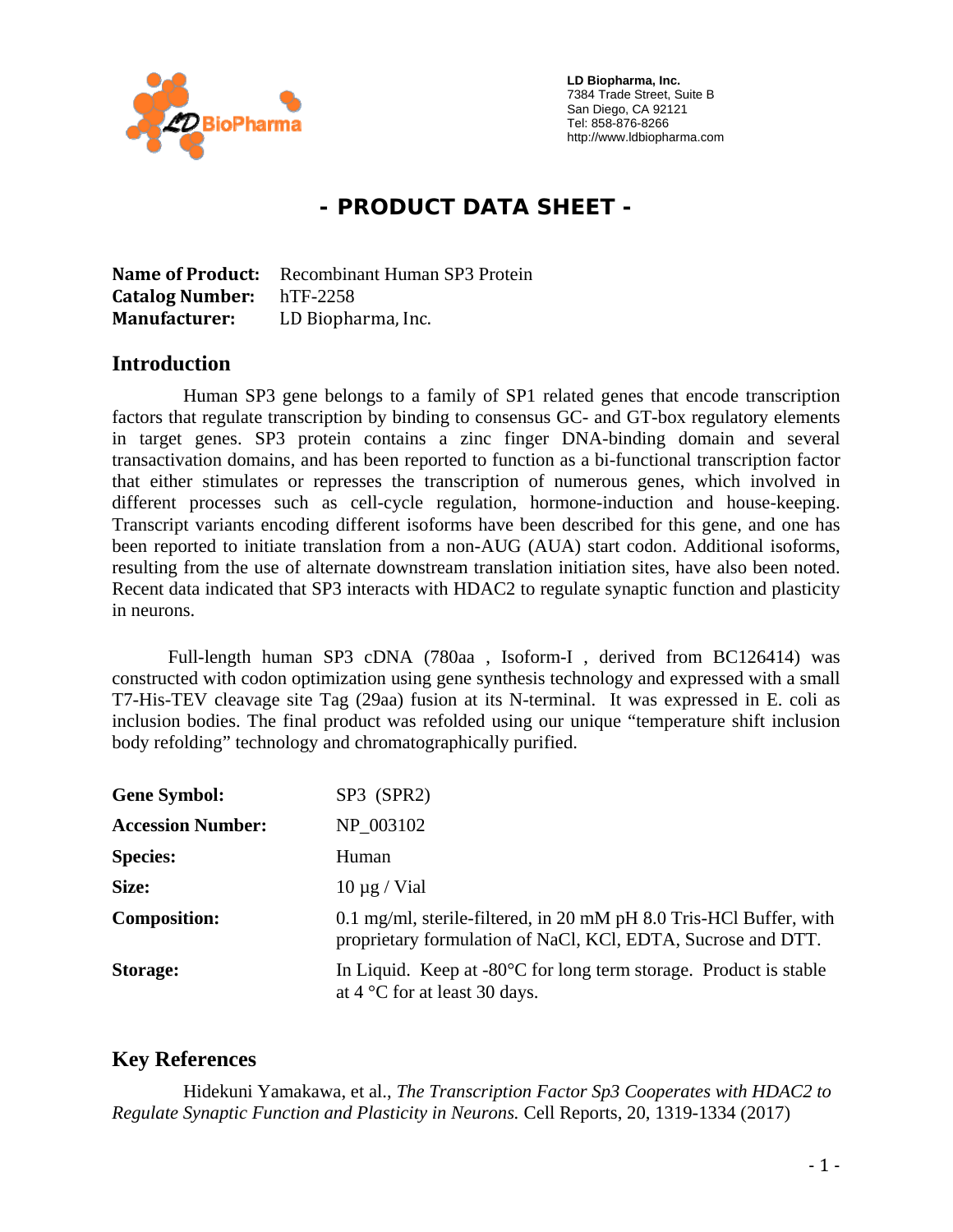

 **LD Biopharma, Inc.**  7384 Trade Street, Suite B San Diego, CA 92121 Tel: 858-876-8266 http://www.ldbiopharma.com

 Mihara N, et al.,*Minimal essential region for kruppel-like factor 5 expression and the regulation by specificity protein 3-GC box binding* Gene 601, 36-43 (2017)

 Cai Y, et al., *Trefoil factor family 2 expression inhibits gastric cancer cell growth and invasion in vitro via interactions with the transcription factor Sp3.* Int. J. Mol. Med. 38 (5), 1474-1480 (2016)

 Duval E, et al., *Hypoxia inducible factor 1 alpha down-regulates type i collagen through Sp3 transcription factor in human chondrocytes*. IUBMB Life 68 (9), 756-763 (2016)

# **Applications**

- 1. May be used for in vitro SP3 mediated gene transcription regulation study in various cells, such as neuronal cells by intracellular delivery of SP3 protein with protein delivery reagent such as ProFectin reagent kit.
- 2. May be used for mapping protein-protein interaction.
- 3. May be used as specific substrate protein for kinase, and ubiquitin (Sumo pathway) related enzyme functional screening assays.
- 4. Potential therapeutic target protein for diseases treatment drug development, such as Alzheimer's disease bu modulating SP3-HDAC2 pathway.
- 5. As immunogen for specific antibody production.

# **Quality Control**

Purity:  $> 70\%$  by SDS-PAGE.

# **Recombinant Protein Sequence**

MASMTGGQQMGRGHHHHHHENLYFQGGEFGSTAPEKPVKQEEMAALDVDSGGGGGGGGGHGEYL QQQQQHGNGAVAAAAAAQDTQPSPLALLAATCSKIGPPSPGDDEEEAAAAAGAPAAAGATGDLA SAQLGGAPNRWEVLSATPTTIKDEAGNLVQIPSAATSSGQYVLPLQNLQNQQIFSVAPGSDSSN GTVSSVQYQVIPQIQSADGQQVQIGFTGSSDNGGINQESSQIQIIPGSNQTLLASGTPSANIQN LIPQTGQVQVQGVAIGGSSFPGQTQVVANVPLGLPGNITFVPINSVDLDSLGLSGSSQTMTAGI NADGHLINTGQAMDSSDNSERTGERVSPDINETNTDTDLFVPTSSSSQLPVTIDSTGILQQNTN SLTTSSGQVHSSDLQGNYIQSPVSEETQAQNIQVSTAQPVVQHLQLQESQQPTSQAQIVQGITP QTIHGVQASGQNISQQALQNLQLQLNPGTFLIQAQTVTPSGQVTWQTFQVQGVQNLQNLQIQNT AAQQITLTPVQTLTLGQVAAGGAFTSTPVSLSTGQLPNLQTVTVNSIDSAGIQLHPGENADSPA DIRIKEEEPDPEEWQLSGDSTLNTNDLTHLRVQVVDEEGDQQHQEGKRLRRVACTCPNCKEGGG RGTNLGKKKQHICHIPGCGKVYGKTSHLRAHLRWHSGERPFVCNWMYCGKRFTRSDELQRHRRT